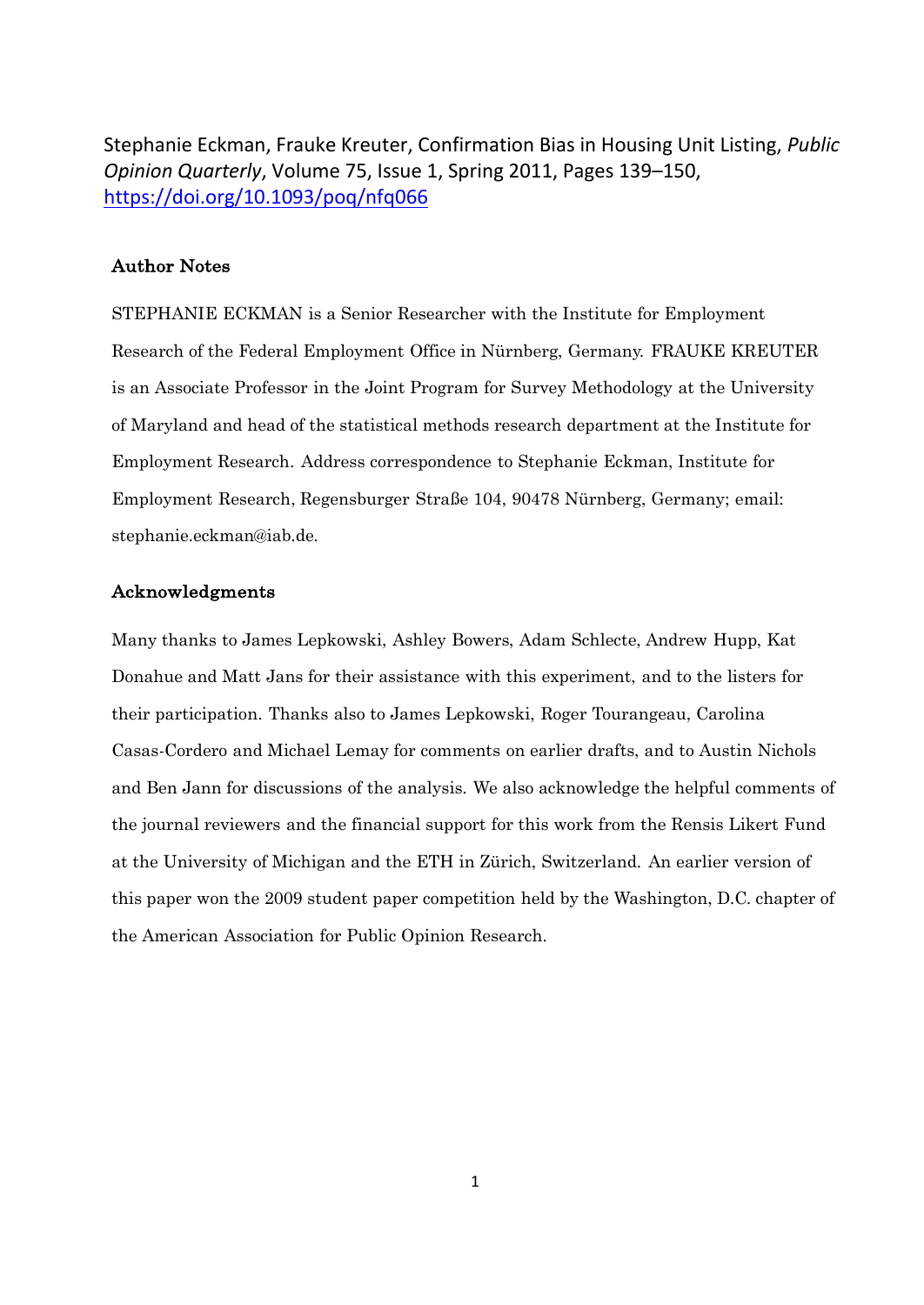#### Abstract

Using an experimental repeated listing design, this paper demonstrates the presence of confirmation bias in dependent housing unit listing. We find evidence that when provided with an initial listing to update in the field, listers tend not to add missing units or delete inappropriate units. The listers are biased towards confirming the initial list as correct. This finding has implications not only for surveys that use dependent listing to create housing unit frames but also for studies of coverage of housing unit frames.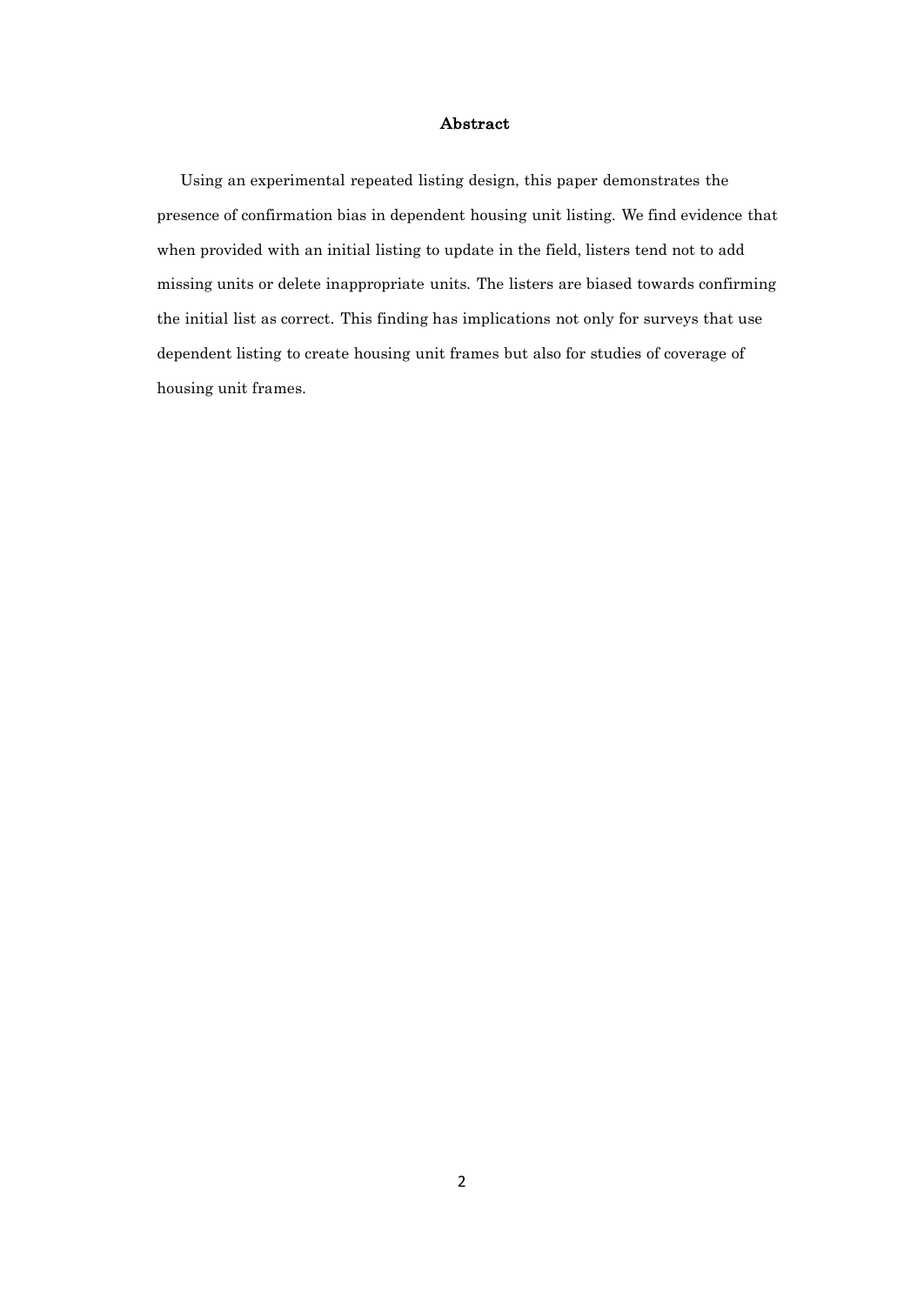# Introduction

Several vendors now offer inexpensive access to address databases derived from the United States Postal Service's Delivery Sequence File (DSF). These address lists have attracted the interest of researchers who wish to reduce the costs of compiling address frames for mail or in-person surveys (Iannacchione et al., 2003; Battaglia et al., 2008; Link et al., 2008). However the lists do contain errors: they tend to undercover rural areas and new construction (O'Muircheartaigh et al., 2003; Staab and Iannacchione, 2003; Dohrmann et al., 2006; O'Muircheartaigh et al., 2006; Dohrmann et al., 2007; O'Muircheartaigh et al., 2007; Montaquila et al., 2010).

For this reason, survey organizations increasingly use dependent listing – also called update or enhanced listing – to overcome such errors before sample selection. In dependent listing, listers are provided with a list of addresses believed to lie inside the selected area. This initial listing is called the *input list* (our term) and may come from the DSF or from a previous listing of the area. Listers travel around the segment making corrections to the list to match what they find in the field. Dependent listing is used by the U.S. Census Bureau and the National Opinion Research Center and also in the current cycle of the National Survey of Family Growth (U.S. Census Bureau, 2006; Groves et al., 2009; Harter et al., 2010).

Although dependent listing is used to correct errors on the input list, the method may itself suffer from what we call *confirmation bias*: the tendency for listers to preserve the errors in the input list. Such confirmation bias is already known in other stages of the survey process. When a second coder reviews earlier work and can see the value assigned by the first, she is more likely to assign the same code, confirming the work of the first coder, than if she did an independent second coding (Biemer and Lyberg, 2003). In dependent interviewing, when the interviewer and/or respondent in a later wave knows the response recorded in the first wave, the two interviews tend to capture similar responses (O'Muircheartaigh, 2004; Lynn and Sala, 2006).<sup>1</sup>

<sup>&</sup>lt;sup>1</sup>We follow Biemer and Lyberg in our use of the term confirmation bias. This term is not meant to imply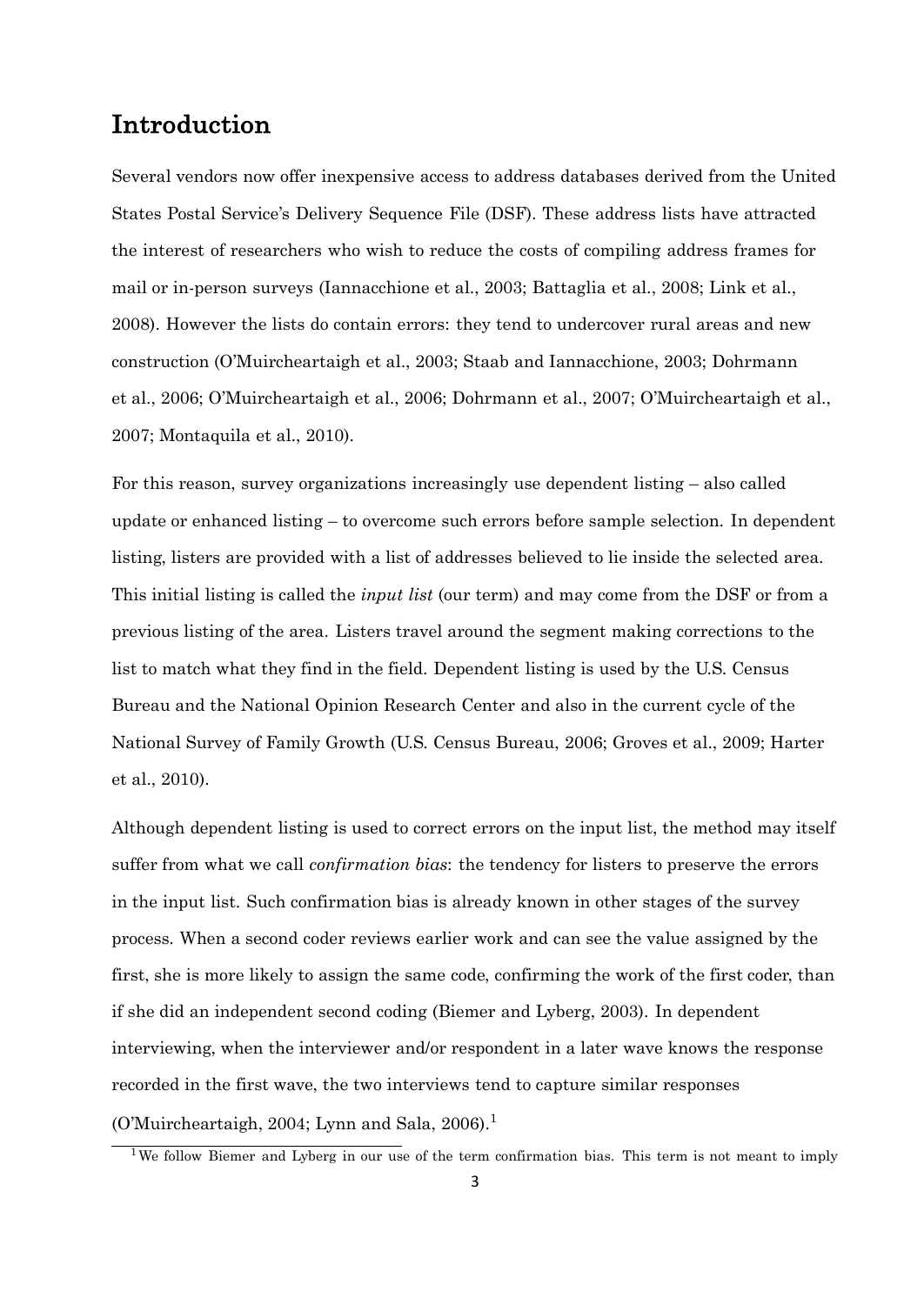There is likely a similar phenomenon in dependent listing that carries errors on the input list into the final frame. We ask the following questions:

- Is a lister using the dependent method likely not to add units that are missing from the input list even though they exist in the field?
- When an inappropriate unit is on the input list, does a dependent lister tend not to delete it?

Our experiment shows, for the first time, evidence that confirmation bias exists in dependent listing. If these results hold up in larger studies, they will have important implications for household frame construction and coverage investigations.

# Study Design

To study confirmation bias we implemented an experiment in the Survey Practicum course of the University of Michigan's Program in Survey Methodology. In this class, students work through all phases of a survey: questionnaire design, sample design, listing, interviewing, data preparation and analysis. In the spring of 2009, we introduced errors into the input list given to the dependent listers to examine whether those errors persist after field updating.

Students in this course were trained in both traditional<sup>2</sup> and dependent listing. They read the University of Michigan Survey Research Center (SRC) lister manual and received instruction both in class and in the field from the same staff members who train listers for large SRC surveys. The total training time was approximately three hours.

that the behavior necessarily leads to bias in survey estimates. Use of this phrase in the survey field is similar to its use in social psychology where confirmation bias means "looking for the presence of what you expect" (Klayman, 1995, p. 386).

<sup>2</sup> In *traditional listing* – also called scratch listing – listers travel around each selected block in the segment, recording the address or description of every housing unit, whether occupied or not, without the aid of an existing list (Kish, 1965; Survey Research Center, 1969, 1976).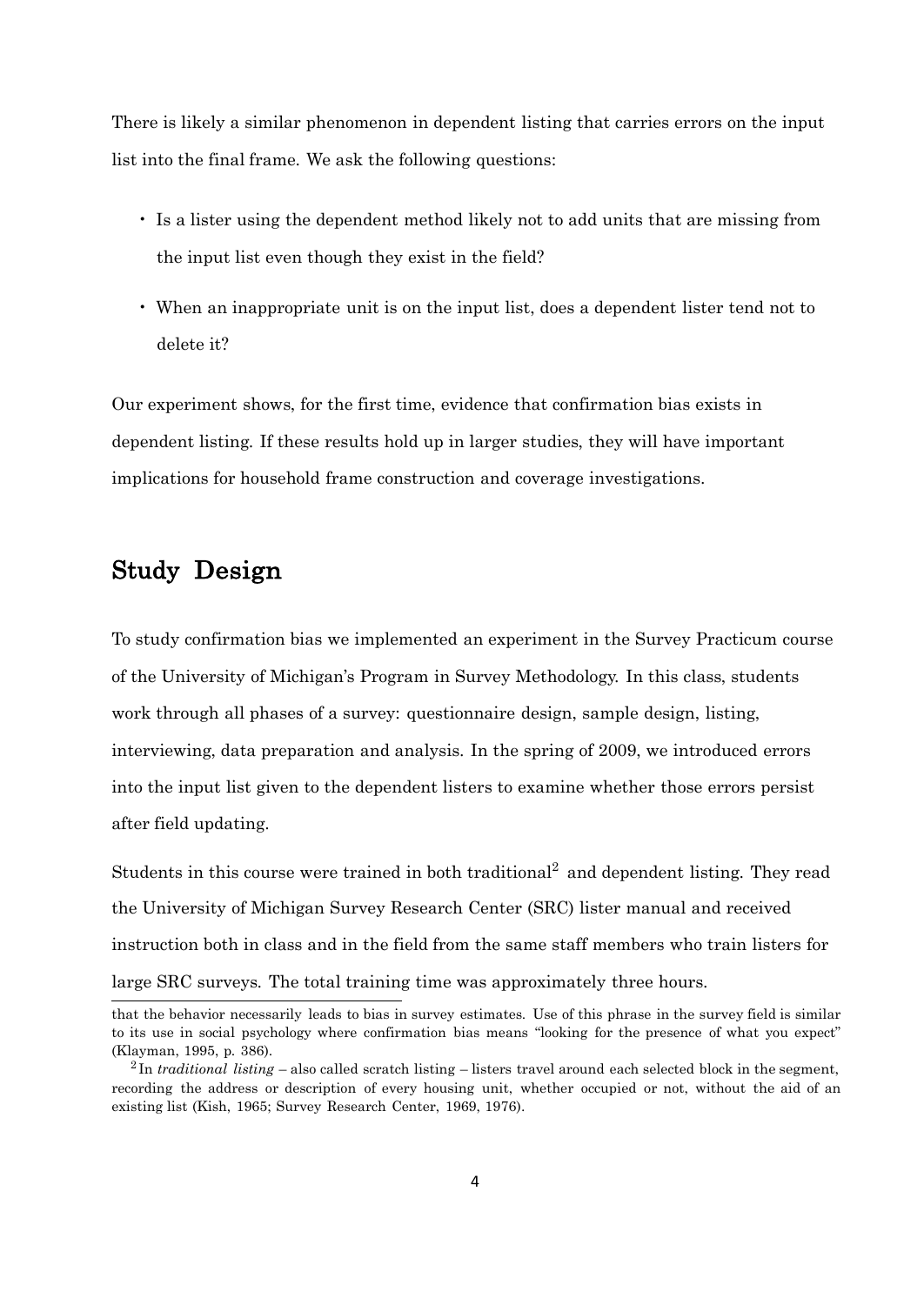The portion of the training devoted to dependent listing emphasized the importance of checking the input list for errors–adding, deleting and confirming units to ensure that the list matched what they saw in the field. The listers were instructed to add in all units that are inside the segment but not already on the list and to delete units from the list that do not exist, are outside the segment boundaries, or are not residential. The trainers informed the listers that the input list for this study came from postal addresses and that the lists could contain errors, but did not give the listers any information about the amount and nature of the error in the input lists or the manipulations we performed.

For the listing study, we selected seven segments in Ann Arbor and seven in Ypsilanti, Michigan. Each segment contained one or more Census blocks and at least 30 housing units, according to 2000 Census counts. We purposefully selected two segments, one in each city, which contained trailer parks, and three segments where a majority of the units are in multi-unit buildings. Both of these types of units are known to be associated with listing errors (Childers, 1992; Subcommittee on Survey Coverage, 1990; Chakrabarty and Torres, 1992; Barrett et al., 2002). Three segments contained only single family homes, and the remaining six segments contained the usual combination of single and multi-family housing that is common in these cities.

Overall we have 14 segments and 14 listers. Working separately, one lister in each segment used traditional listing, and the other lister in that segment used dependent listing. This design resulted in two listings of each segment, one using each of the two listing methods. Listers were randomly assigned to segments and to listing methods within those segments. We controlled the randomization so that each lister was assigned a segment in each of the two cities and used each of the two methods. Figure 1 illustrates the design for four segments and four listers.

[Figure 1 about here.]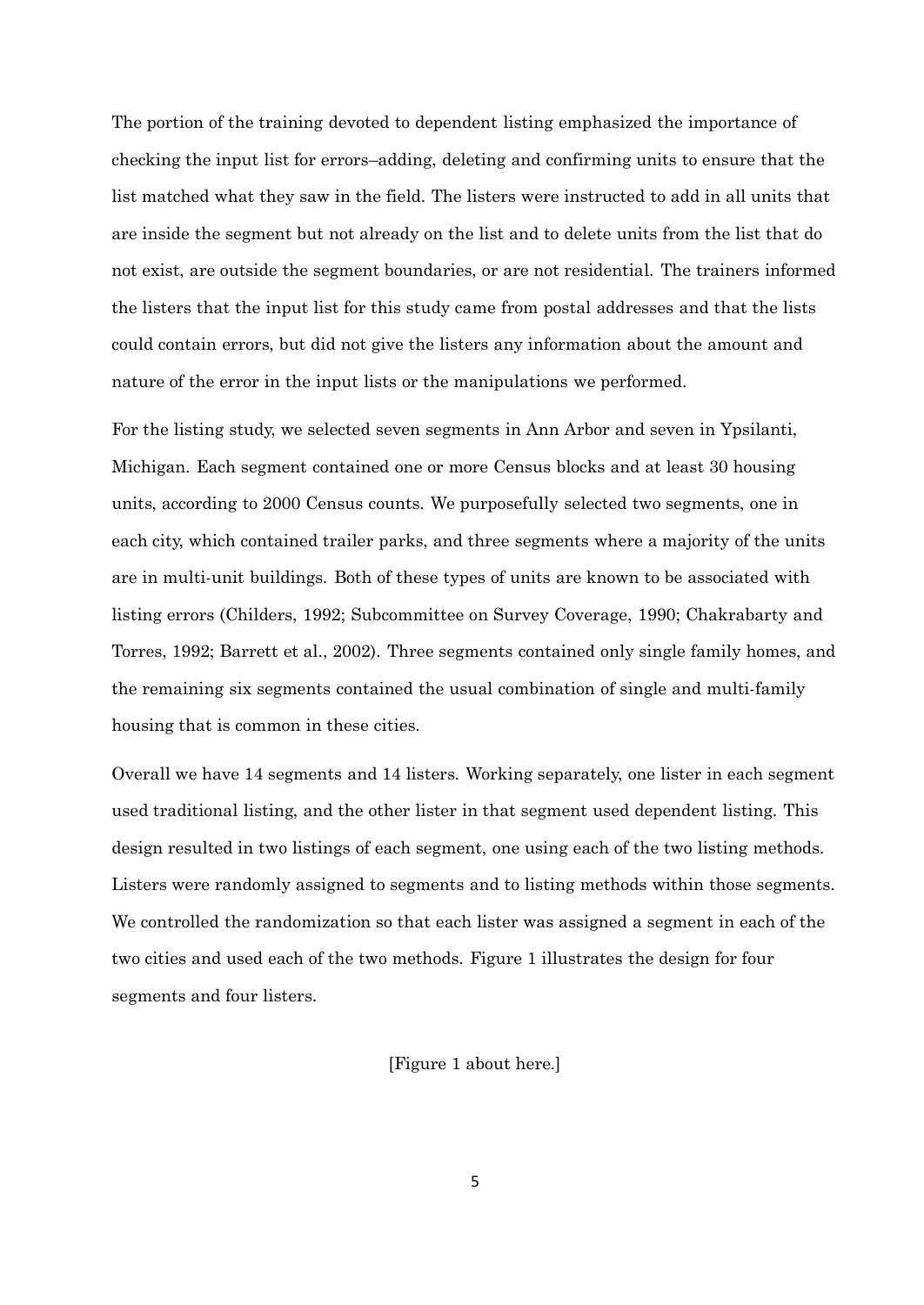Listers were provided with color maps of their assigned areas showing the boundaries of the blocks to list. All listings were completed within one week but we do not have data on which listing was completed first and which second in each segment or by each lister.

Twelve of the 14 listers worked alone. The other two listers accompanied each other in their respective assignments. Thus four segments were listed by this pair, two in Ypsilanti and two in Ann Arbor (and two via traditional listing and two via dependent listing). Fortunately, they did not do both the traditional and dependent listings of the same segment. We were unaware of this violation of our experimental design until after the listing work was completed. To ensure that this lister pair, or any individual lister, does not dominate the findings given below, all analyses were replicated with a jackknife-type procedure in which one lister (or lister pair) was dropped at a time.

The input to the dependent listing was based on the DSF provided through Marketing Systems Group (MSG). MSG licenses the DSF, geocodes all of its addresses, and creates frames from those addresses. These frames contain a Census block identifier for each address. We purchased all available residential addresses for the blocks in our segments from MSG. The procedures we used for ordering addresses and preparing them for the input list correspond to those used in the most recent cycle of the National Survey of Family Growth. We received 790 addresses from MSG for our selected blocks, 482 in Ann Arbor and 308 in Ypsilanti (see Table 1).

To test the confirmation bias hypothesis, we manipulated the input list in each segment. These manipulations were not random but covered several scenarios, while maintaining plausibility. We added and deleted single-family homes, units in multi-unit buildings, and entire street segments. We deleted at least one unit from each segment and added units to all but two of the segments.<sup>3</sup> The manipulations were not informed by a previous listing of

<sup>&</sup>lt;sup>3</sup>In two of the segments it was not possible to add plausible units: one was in Ann Arbor and consisted entirely of a single development with sequential address numbers; the other was an Ypsilanti segment where many units were already deleted.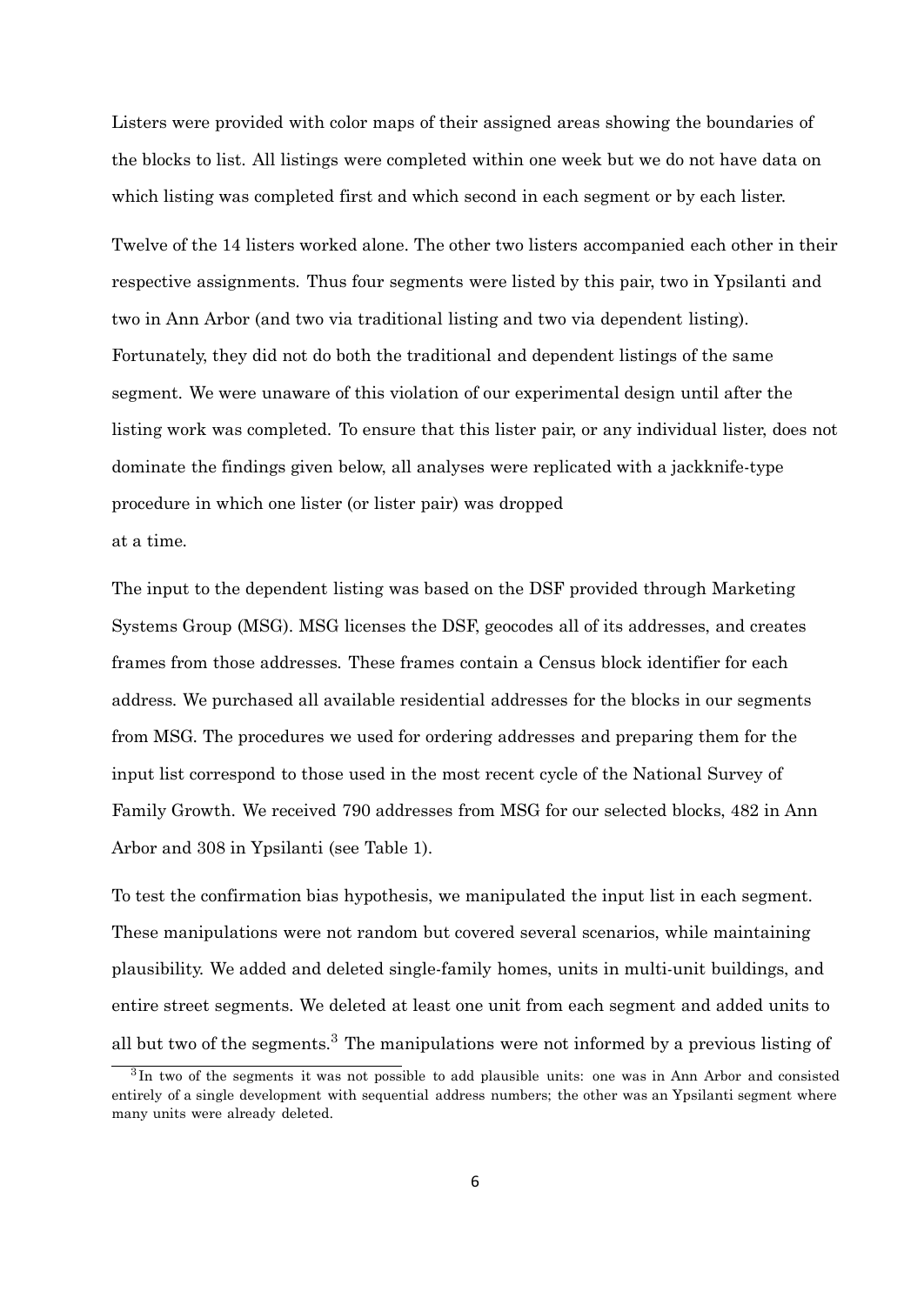the area, but we did verify that none of the units we created and added truly existed. In total, we deleted 58 addresses that we received from MSG and left 732 unmanipulated. We added in 24 addresses. The resulting 756 addresses (469 in Ann Arbor, 287 in Ypsilanti) became the input list for the dependent listing of our segments. Table 1 summarizes the manipulations.

[Table 1 about here.]

## Results

A total of 754 housing units were listed by the listers using traditional listing and 738 by those using dependent listing (see the bottom section of Table 1). The frame created by the dependent listers includes two types of units: those from the input list which were confirmed by the dependent listers, and those which were added to the list by the listers.

If confirmation bias exists, units deleted from the input list should be listed less frequently by dependent listers than traditional listers (a *failure-to-add* error). Likewise, the units we added to the input list should be listed more frequently by dependent than traditional listers (a *failure-to-delete* error).

Table 2 gives listing rates for the unmanipulated and deleted cases and the two listing methods. The first row of this table refers to the 732 unmanipulated addresses. The traditional listers included 88.1% of these units on their frames and the dependent listers 89.5%. That is, as expected, the unmanipulated addresses are not error free: more than ten percent of these addresses were not listed by the traditional listers or were removed by the dependent listers. A larger investigation of the quality of the MSG address lists is outside the scope of this paper, but the error rate found here is in line with other studies of the coverage of address databases (O'Muircheartaigh et al., 2006, 2007; Montaquila et al.,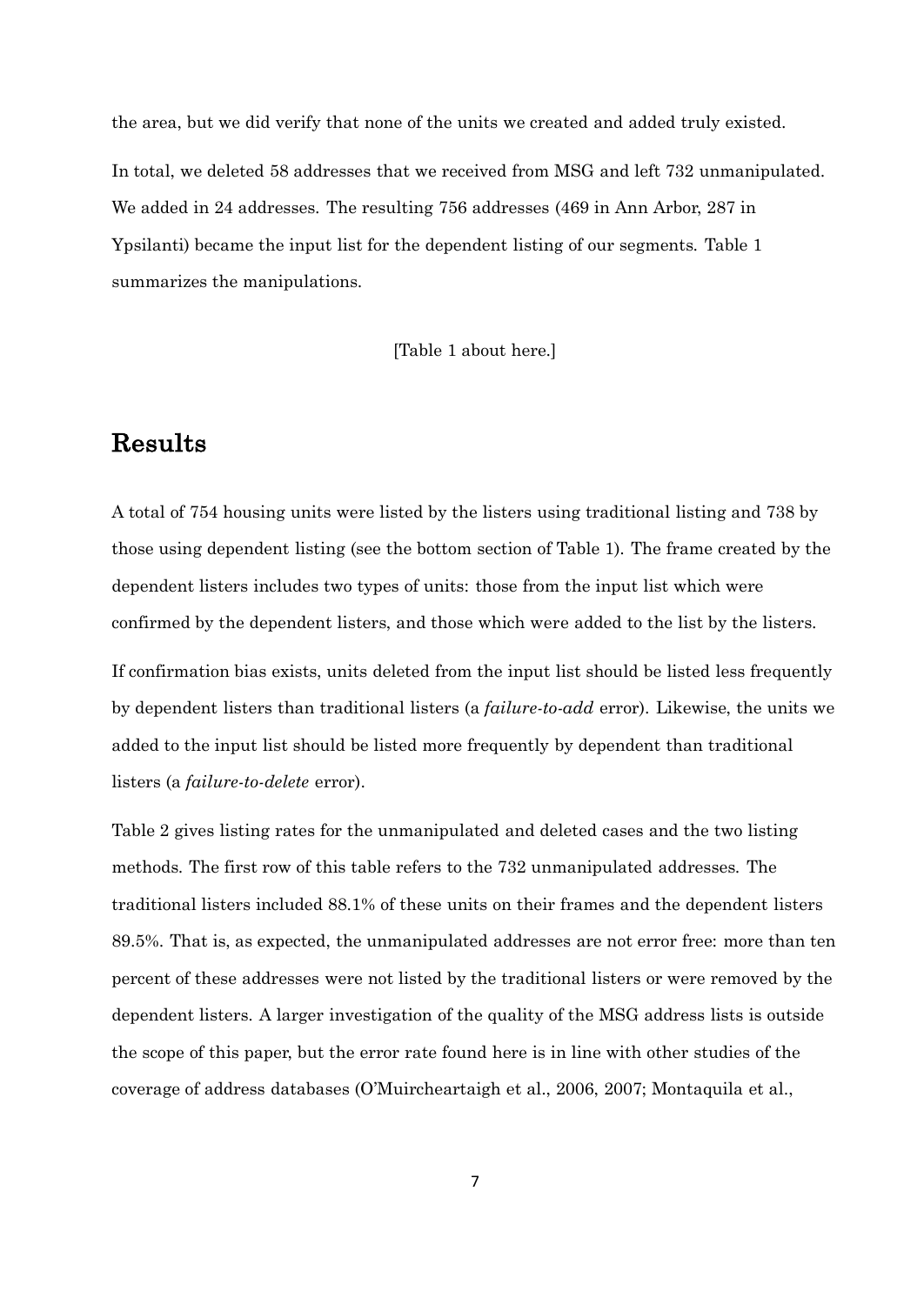2010).

The second row of Table 2 refers to the 58 units we deleted from the input list. 81.0% of these units were added back by the dependent listers. A higher proportion, 93.1%, was listed by the traditional listers, who were not subject to the manipulation.

To assess the presence of failure-to-add error, we therefore use a difference-in-differences estimator, a technique commonly used with panel data to derive treatment effects from non-randomized designs (Angrist and Pischke, 2009, pp. 221–247). Here, the technique helps to control for any ways in which the unmanipulated and deleted units differ that could affect their propensity to be listed.

In this analysis, the estimator is the difference between two differences: the difference in the listing rates of the unmanipulated and deleted cases as listed by the traditional listers (*TL*<sub>unm</sub> −*TL*<sub>del</sub>), and the difference in the listing rates of the unmanipulated and deleted cases as listed by the dependent listers ( $DL_{\text{unm}}$  – $DL_{\text{del}}$ ). The difference-in-differences estimate of the effect of deleting units is:

$$
D - in - D = (TL_{\text{unm}} - TL_{\text{del}}) - (DL_{\text{unm}} - DL_{\text{del}})
$$
  
= (88.1% - 93.1%) - (89.5% - 81.0%)  
= -13.4%

That is, deleting units from the input to the dependent listing led to a 13 percentage point decrease in the inclusion rate for those cases.

### [Table 2 about here.]

The difference between single-family units and those in multi-unit buildings is minimal, as shown in Table 2. We use the presence of an apartment identifier to indicate those units in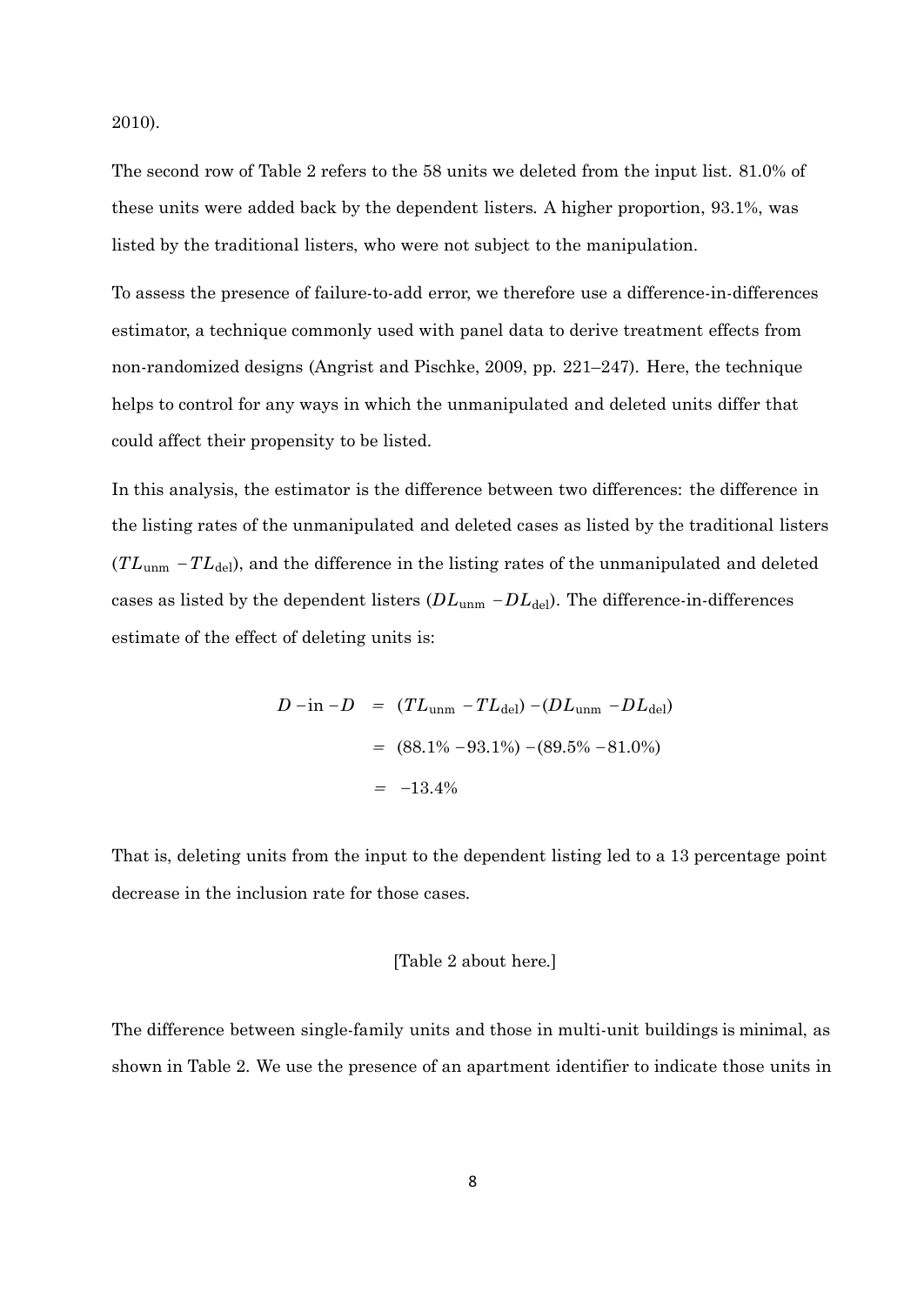multi-unit buildings, as listers in our study did not record this observation for each unit.<sup>4</sup> The difference-in-differences estimates are -13.6% for single-family units and -11.3% for multi-family units.

Table 3 compares the listing rates for the unmanipulated and the added units.<sup>5</sup> Of the 24 housing units we added to the input list, 16.7% were listed by the dependent listers. One of the added cases was listed by a traditional lister. Surprisingly, this unit was *not* confirmed by the lister using dependent listing.<sup>6</sup> The difference-in-differences estimate of the effect of adding units on the dependent listers is  $(86.7% - 4.2%) - (88.3% - 16.7%) = 10.9%.$  Adding units to the input list led the dependent listers to include those units on their frames at a rate that is 11 percentage points higher than it would have been without the manipulation.

The differences by structure type are striking, though they are based on small sample sizes. All of the instances of failure-to-delete error occurred in multi-unit buildings. The estimates are 0% for single-family units and 20.7% for multi-family units.

### [Table 3 about here.]

So far we have presented only point estimates of the confirmation bias phenomena. To capture the uncertainty in our estimates due to the small dataset and the inexperience of our listers, we conducted a sensitivity analysis. Dropping the listings of each lister in turn gives 13 difference-in-difference estimates of the effect of each manipulation.<sup>7</sup> The estimates of failure-to-add error range from -9.3 to -18.0 percentage points, and the estimates of failure-to-delete error range from 3.1 to 16.0 percentage points. These

<sup>&</sup>lt;sup>4</sup>In this table and throughout the paper, all units in the trailer parks are considered single-family homes. We do not have a housing unit level indicator of which units are trailers.

<sup>&</sup>lt;sup>5</sup>The two segments where no cases were added are not included in Table 3, leading to unmanipulated counts in this table that do not match Tables 1 and 2.

 $6$ The added unit listed by the traditional lister is a ninth unit we added to an eight unit building. We visited this building ourselves and spoke to a resident who confirmed that the building contained eight units, two on each of four floors. However, the building does have nine mailboxes, which likely confused the traditional lister in this segment.

 $7$  Here we treat the two students who worked together as one lister.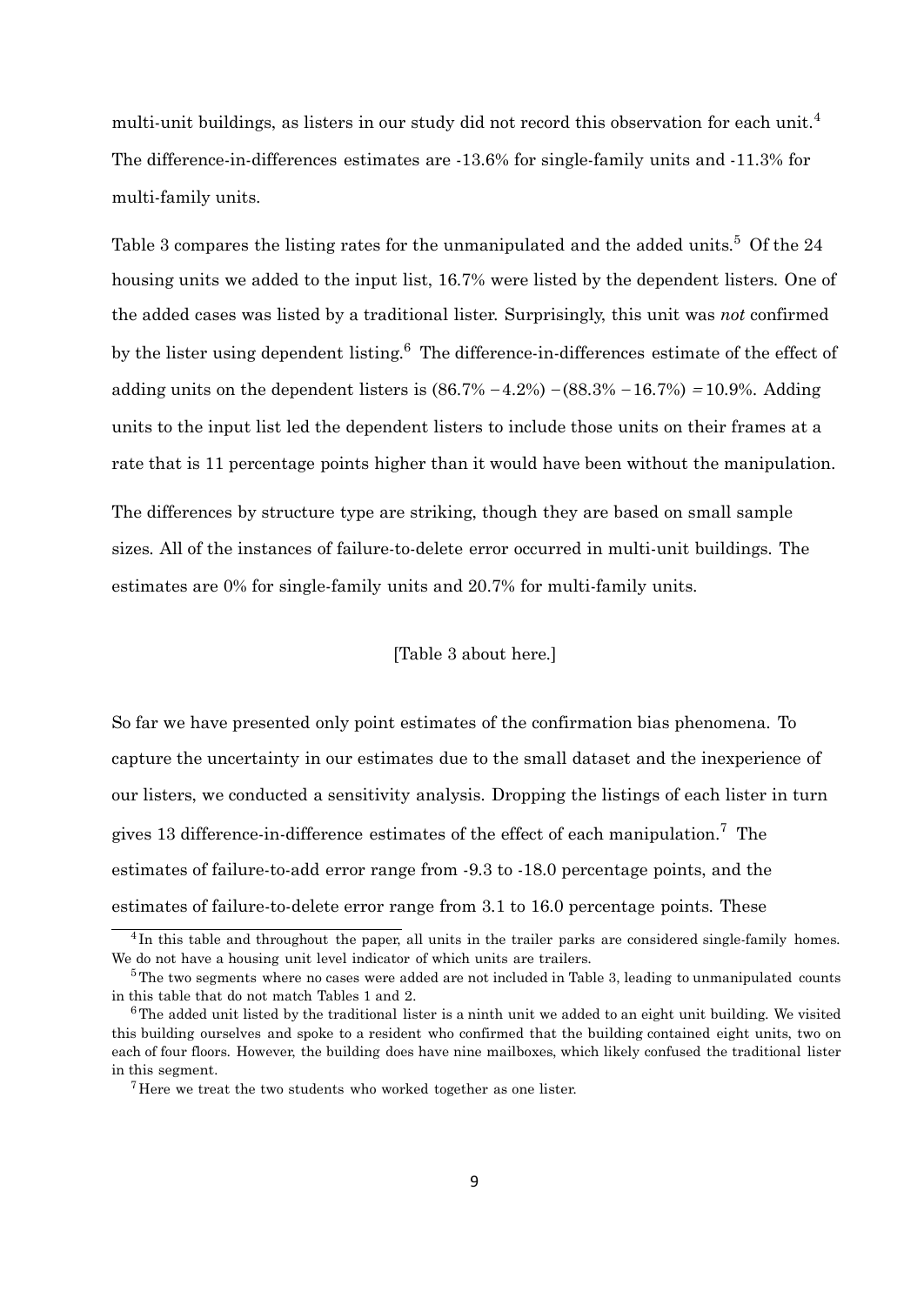jackknife results indicate that our findings of confirmation bias are not due to just one lister.

To adjust for additional housing unit characteristics in the estimate of failure-to-add error and to obtain a standard error on the point estimate, we fit a multi-level linear probability model.<sup>8</sup> (Given the small number of added cases we do not provide regression results for the failure-to-delete scenario.) The dataset used to estimate the model is at the housing unit and listing level: each unit appears in the dataset twice, once for each of the two listings. The binary dependent variable in the model is whether a housing unit was listed (1) or not (0) by a given lister. The main independent variables of interest are method (traditional listing is the reference category), a deleted unit indicator (at the housing unit level), and the interaction of these two. Including the indicator of deletion at the housing unit level adjusts for unobserved attributes that make the deleted units harder or easier to list. Also included are indicators at the housing unit level for multi-unit buildings and segment level indicators for city (Ann Arbor is the reference category) and the two segments that contained trailer parks. Random effects account for the clustering of the observations by segment and listers in the calculation of standard errors on the coefficient estimates.

The interaction term in the third row of Table 4 captures the failure-to-add error of interest. The estimated coefficient is  $-0.145$  with a standard error of 0.04 ( $z = -3.33$ , *p* <sup>&</sup>lt; 0.001). Deleting cases from the input list decreases the probability that those housing units will be listed by listers using the dependent method by 14.5 percentage points. This estimated interaction effect is very close to the overall difference-in-differences estimate above and is statistically significant.

The indicator for the two segments which contained trailer parks (one in each city) is also

<sup>&</sup>lt;sup>8</sup>Since interpretation of interaction effects in nonlinear models is complex (Ai and Norton, 2003), we interpret the results of a linear probability model (as suggested by Mood, 2010). Table 4 presents results from both linear and logistic regressions.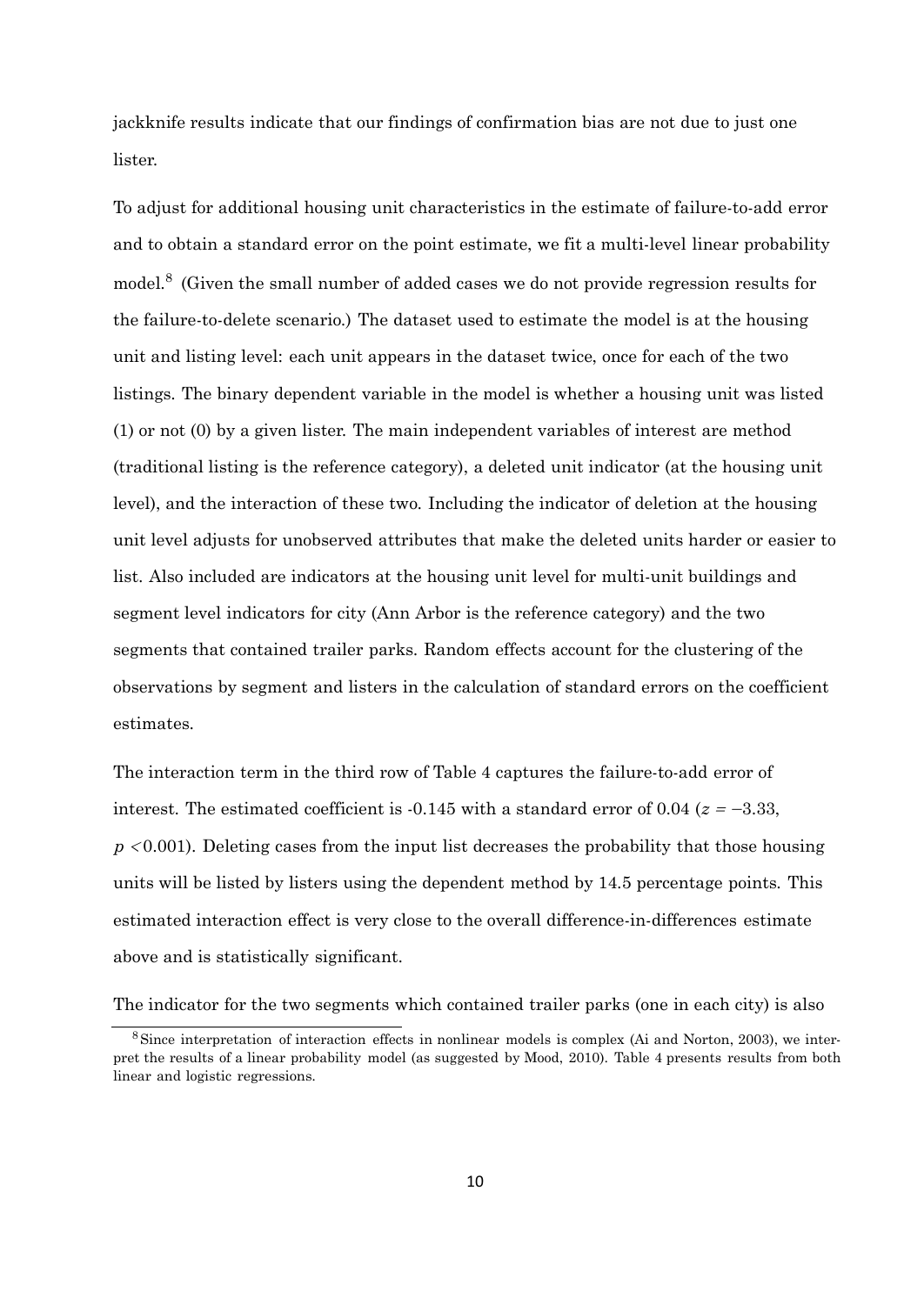significant. Housing units in these two segments were significantly less likely to be listed than units in other segments. However, not all units in these two segments were in trailer parks, and we cannot be sure about what is driving this result.

[Table 4 about here.]

### Discussion and Conclusion

This paper provides the first evidence of confirmation bias in housing unit listing. Inaccuracies in the input list tend not to be corrected by listers using dependent listing. This study finds support for *failure-to-delete* error and *failure-to-add* error, though the latter results are based on a small number of cases.

We acknowledge several shortcomings of our study. First, it involves only segments in two college towns in Michigan that contain many small multi-unit buildings. These buildings are known to be difficult to list because listers have trouble determining how many units the buildings contain (Subcommittee on Survey Coverage, 1990; Chakrabarty and Torres, 1992). We suspect this is because small buildings often have a less organized presentation (multiple entrances, doorbells, etc.) than large buildings but cannot test this hypothesis here.

Second, analyses required manual matching of the two listings, and this is a possible source of error in our study. In the few difficult situations we encountered, we matched two cases if they would lead to the same unit being approached for an interview. For example, if one lister recorded units A and B at an address, and another recorded units 1 and 2, we matched these two pairs. When one lister included two units at an address and another only one, we matched the single family home to the first unit, because this is the instruction SRC interviewers receive when they find a selected single-family unit to be a multi-unit building.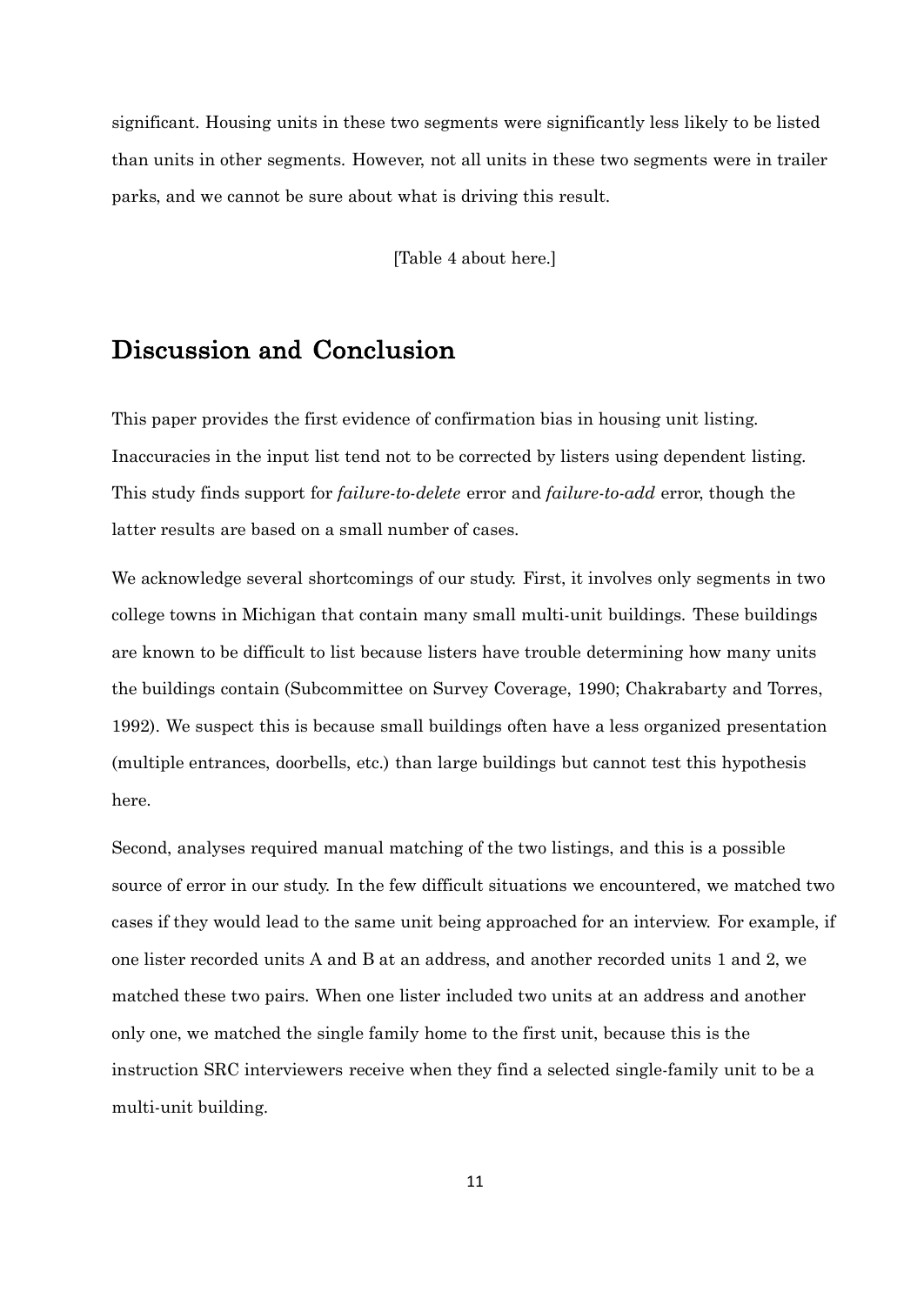Third, the listers were not experienced professionals, though they did receive three hours of training in the classroom and in the field and had previous instruction in sampling and survey methods. These three hours are about half the training time that new listers on the National Survey of Family Growth (NSFG) receive. However, the NSFG listing training covers material the students did not need, such as use of the listing software. Furthermore, the NSFG listers are also trained as interviewers in the same week, which might reduce retention of the listing instructions. We also recognize that the student listers may be less motivated to do good work than professional listers, although the opposite is also possible: a lister far away from the central office can assume that no one is going to check her work, while a student knows that a review of his local listing is possible and may believe that his grade depends on how well he lists.

In light of these shortcomings, we cannot generalize from this study to the nation as a whole, but the findings here indicate that confirmation bias warrants additional investigation. On the one hand, the lack of experience and the short training given to the listers could mean that the rates of confirmation bias we find in this study are an upper-bound on the confirmation bias phenomenon. On the other hand, the fact that our listers worked in small, familiar cities with low crime rates and many single-family homes could indicate that the results are a lower bound. Future work should study the extent of the phenomena in a national study with experienced listers.

If our findings hold up in larger studies, they will have several implications for surveys. Most directly, studies using dependent listing run the risk of transmitting errors on the input list to the final frame. Additionally, if the kinds of units undercovered and overcovered by the input list are different than those which are properly covered, confirmation bias can contribute to coverage bias in survey estimates (Wright and Tsao, 1983; Groves, 1989; Lessler and Kalsbeek, 1992). The confirmation bias findings also have implications for the half-open interval procedure, which is used to rectify undercoverage on a frame. During data collection, interviewers are asked to look near their selected cases for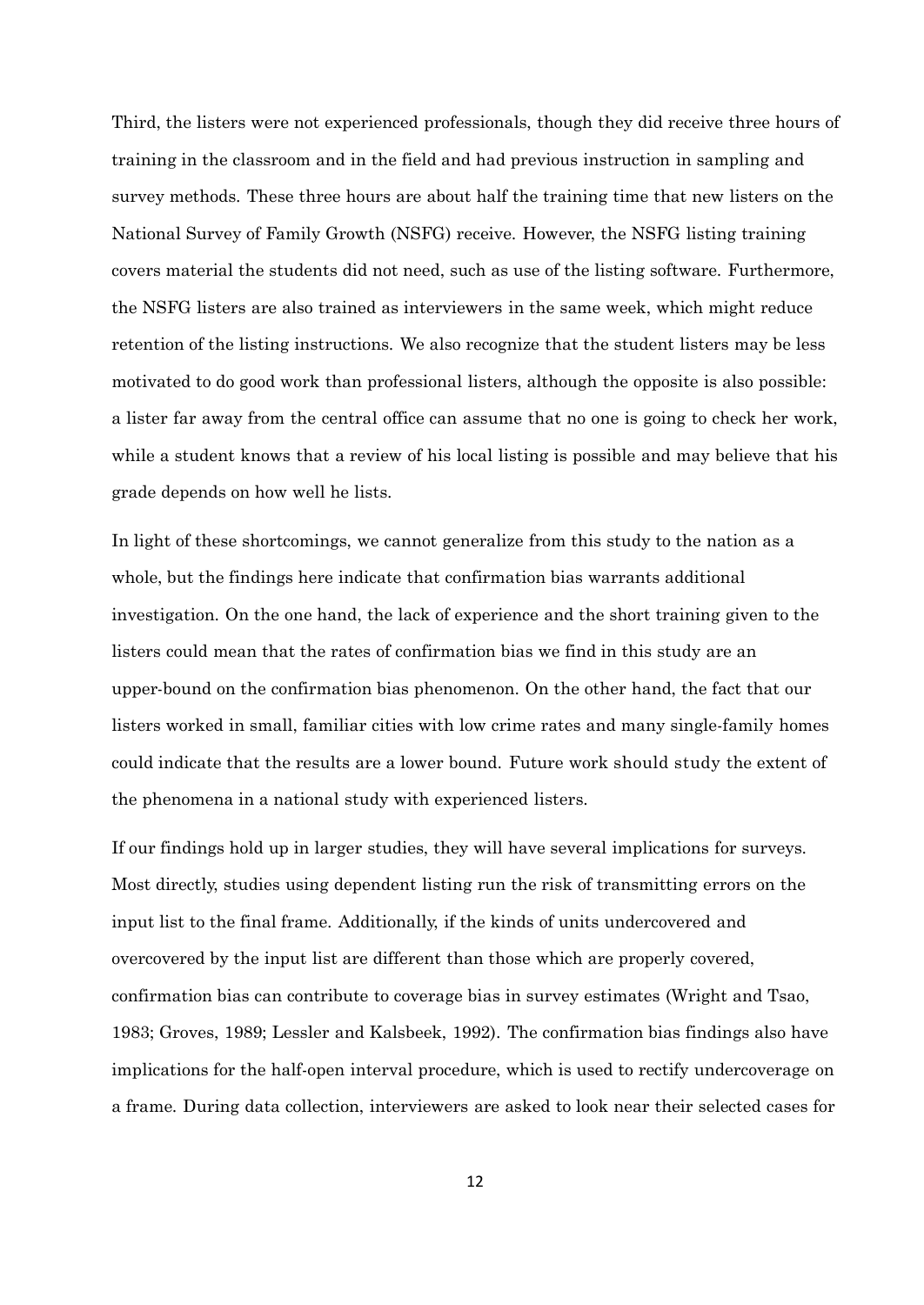any housing units missing from the frame. This procedure is essentially dependent listing and interviewers may tend not to find missing units.

The confirmation bias phenomenon also has implications for evaluations of the coverage of housing unit frames. Many previous studies, including those that assess the coverage of frames derived from the DSF, use dependent listing to create a gold standard frame (Hansen and Steinberg, 1956; O'Muircheartaigh et al., 2003; Pearson, 2003; Thompson and Turmelle, 2004; Turmelle et al., 2005; O'Muircheartaigh et al., 2006, 2007). Failure-to-add and failure-to-delete error would lead these coverage studies to overestimate quality.<sup>9</sup> Future research should explore alternative approaches to gold standard frame construction. We suggest multiple listings by multiple methods, such as was used in this study. Another approach to studying coverage would use multiple dependent listings with varying input lists, such as DSF databases and E-911 lists (Marker and Fraser, 2010). If the errors on the input frames are independent then perhaps repeated dependent listing can approach a gold standard frame.

In closing, we emphasize that our findings do not imply purposefully erroneous actions by listers. In fact, the coding literature suggests appeal to authority as the likely explanation for confirmation bias: the first code appears as an authority which the second coder is reluctant to contradict (Biemer and Lyberg, 2003). In dependent listing, the input list may play such a role. It is also possible that the list may alter the perceptions of the listers, causing them to see, or not see, units in their segments. The list may make listers less conscientious, leading them to confirm because it makes the task easier. While we cannot disentangle these influences here, we encourage future studies to explicitly test these mechanisms.

<sup>&</sup>lt;sup>9</sup>Some of the cited studies use a senior lister for the dependent check. If senior listers are less susceptible to confirmation bias, a hypothesis that is untested, then those studies may be less vulnerable to this critique.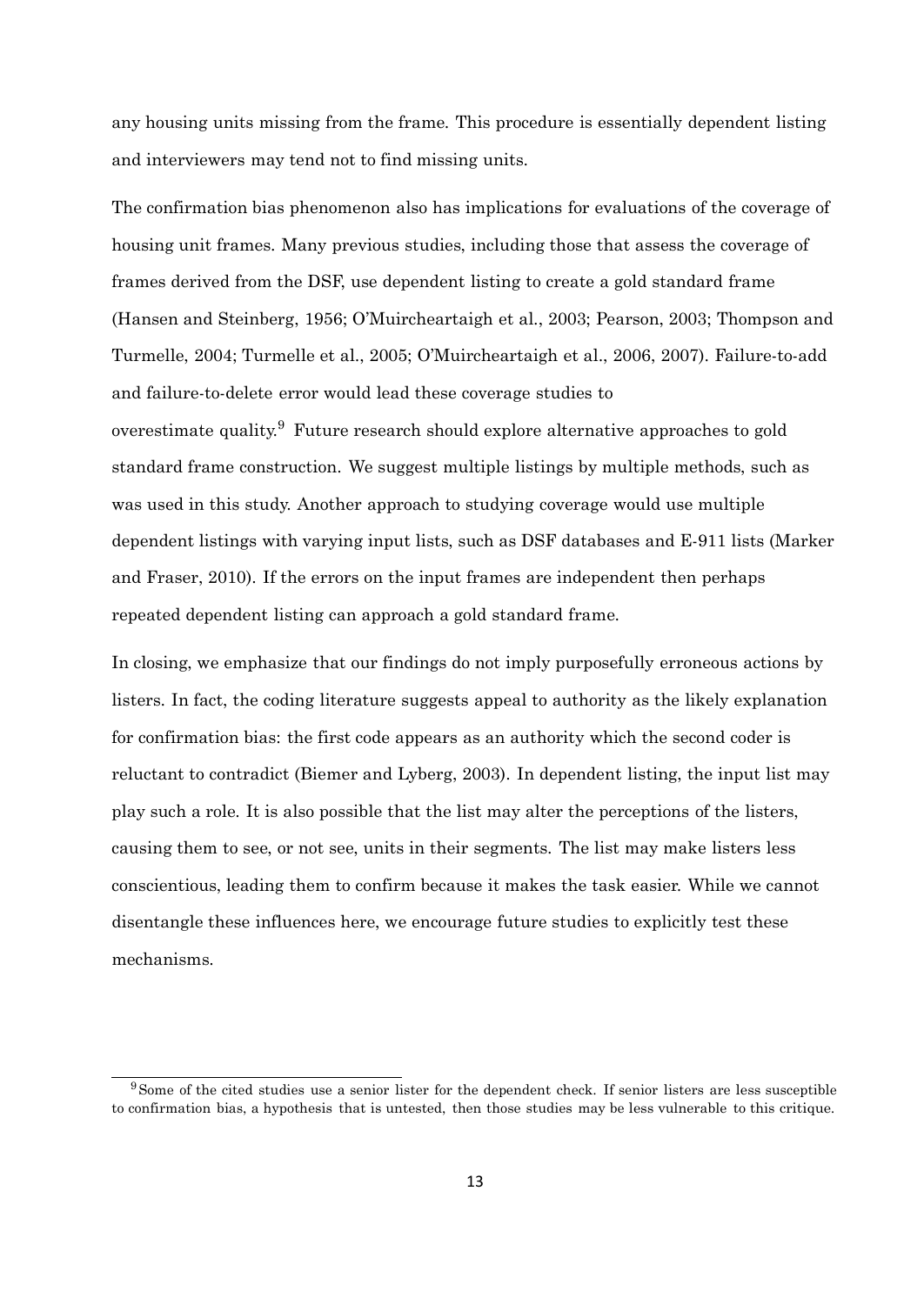# References

- Ai, Chunrong. and Edward. C. Norton (2003). Interaction Terms in Logit and Probit Models. *Economics Letters 80*(1), 123 – 129.
- Angrist, Joshua and Jörn-Steffen. Pischke (2009). *Mostly Harmless Econometrics: an Empiricist's Companion*. Princeton University Press.
- Barrett, Diane F., Michael Beaghen, Damon Smith, and Joseph Burcham (2002). Census 2000 Housing Unit Coverage Study. In *Proceedings of the Section on Survey Research Methods, American Statistical Association*.
- Battaglia, Michael P., Michael W. Link, Martin R. Frankel, Larry Osborn, and Ali H. Mokdad (2008). An Evaluation of Respondent Selection Methods for Household Mail Surveys. *Public Opinion Quarterly 72*(3), 459–469.
- Biemer, Paul. P. and Lars E. Lyberg (2003). *Introduction to Survey Quality*. Wiley-Interscience.
- Chakrabarty, Rameswar P. and Georgina Torres (1992). American Housing Survey: A Quality Profile. Technical Report H121/95-1, U.S. Department of Housing and Urban Development, Office of Policy Development and Research.
- Childers, Danny R. (1992). The 1990 Housing Unit Coverage Study. In *Proceedings of the Section on Survey Research Methods, American Statistical Association*, pp. 506–511.
- Dohrmann, Sylvia, Daifeng Han, and Leyla Mohadjer (2006). Residential Address Lists vs. Traditional Listing: Enumerating Households and Group Quarters. In *Proceedings of the Section on Survey Research Methods, American Statistical Association*, pp. 2959–2964.
- Dohrmann, Sylvia, Daifeng Han, and Leyla Mohadjer (2007). Improving Coverage of Residential Address Lists in Multistage Area Samples. In *Proceedings of the Section on Survey Research Methods, American Statistical Association*.

Groves, Robert M. (1989). *Survey Errors and Survey Costs*. John Wiley and Sons.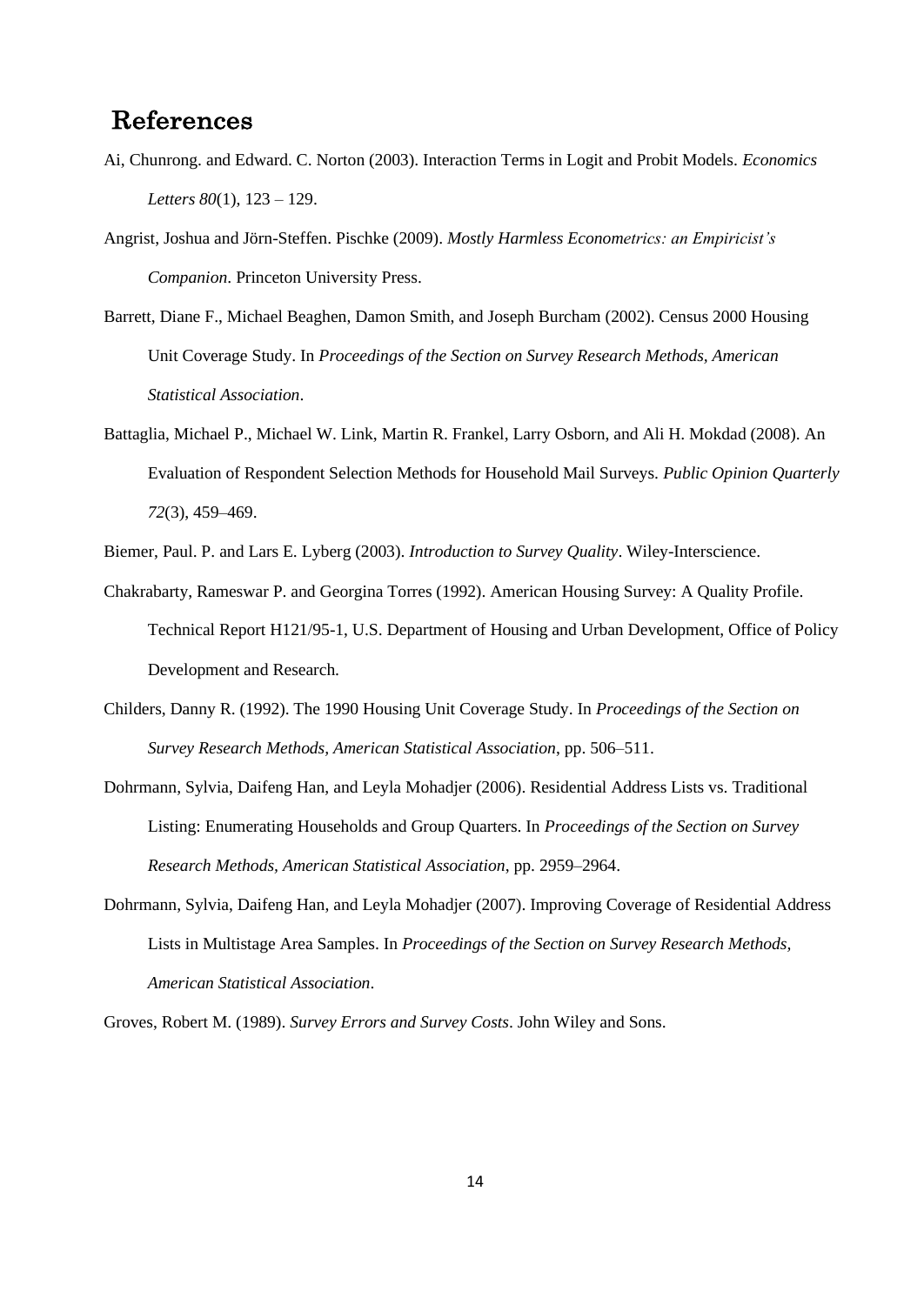Groves, Robert M., William D. Mosher, James Lepkowski, and Nicole G. Krigis (2009). Planning and Development of the Continuous National Survey of Family Growth. *Vital Health Statistics Sep*(1), 1–64.

Hansen, Morris H. and Joseph Steinberg (1956). Control of Errors in Surveys. *Biometrics 12*(4), 462–474.

- Harter, Rachel, Stephanie Eckman, Ned English, and Colm A. O'Muircheartaigh (2010). Applied Sampling for Large-Scale Multi-Stage Area Probability Designs. In Peter D. Marsden and James V. Wright (Eds.), *Handbook of Survey Research, Second Edition*. Emerald.
- Iannacchione, Vincent G., Jennifer M. Staab, and David T. Redden (2003). Evaluating the Use of Residential Mailing Addresses in a Metropolitan Household Survey. *Public Opinion Quarterly 67*(2), 202–210.

Kish, Leslie (1965). *Survey Sampling*. John Wiley and Sons.

Klayman, Joshua (1995). Varieties of Confirmation Bias. *Psychology of Learning and Motivation 32*, 385– 418.

Lessler, Judith T. and William D. Kalsbeek (1992). *Nonsampling Error in Surveys*. John Wiley and Sons.

- Link, Michael W., Michael P. Battaglia, Martin R. Frankel, Larry Osborn, and Ali H. Mokdad (2008). A Comparison of Address-Based Sampling (ABS) Versus Random-Digit Dialing (RDD) for General Population Surveys. *Public Opinion Quarterly 72*(1), 6–27.
- Lynn, P. and Emanuela Sala (2006). Measuring Change in Employment Characteristics: The Effects of Dependent Interviewing. *International Journal of Public Opinion Research 18*(4), 500–509.
- Marker, David A. and Whitney J. Fraser (2010). Are 911 Listings Good Enough to Use as a Sampling Frame for Area Surveys? In *Presented at the Joint Statistical Meetings, Vancouver, Canada*.
- Montaquila, Jill M., Valerie Hsu, and J. Michael Brick (2010). Using a Match Rate Model to Predict Areas Where USPS-Based Address Lists May Be Used in Place of Traditional Listing. Under Review.
- Mood, Carina (2010). Logistic Regression: Why We Cannot Do What We Think We Can Do, and What We Can Do About It. *European Sociological Review 26*(1), 67–82.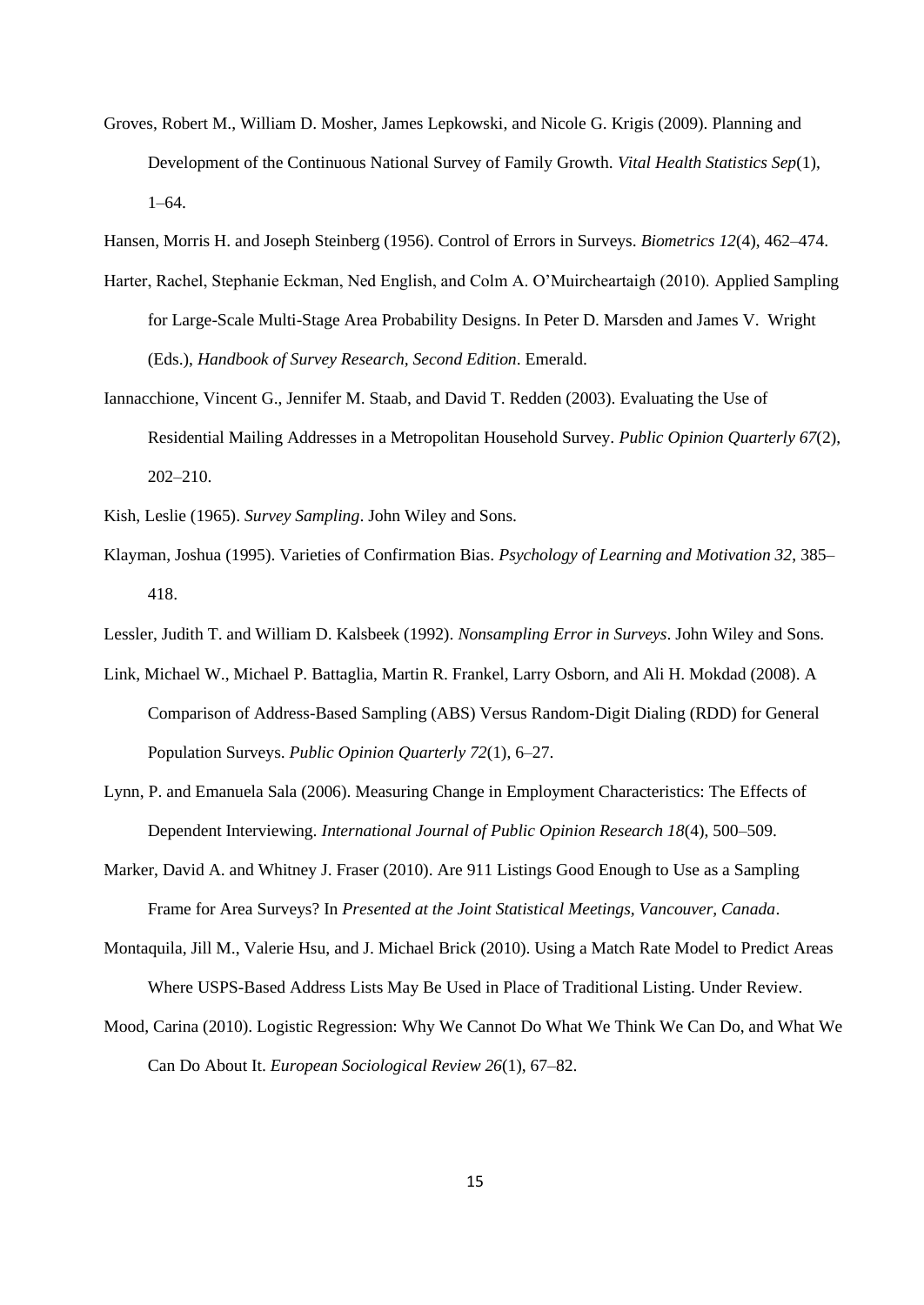- O'Muircheartaigh, Colm. A. (2004). Simple Response Variance: Estimation and Determinants. In Paul Biemer, Robert M. Groves, Lars Lyberg, Nancy Mathiowetz, and Seymour Sudman (Eds.), *Measurement Errors in Surveys*. Wiley-Interscience.
- O'Muircheartaigh, Colm A., Stephanie Eckman, and Charlene Weiss (2003). Traditional and Enhanced Field Listing for Probability Sampling. In *Proceedings of the Section on Survey Research Methods, American Statistical Association*, pp. 2563–2567.
- O'Muircheartaigh, Colm A., Ned English, and Stephanie Eckman (2007). Predicting the Relative Quality of Alternative Sampling Frames. In *Proceedings of the Section on Survey Research Methods, American Statistical Association*, pp. 551–574.
- O'Muircheartaigh, Colm A., Ned English, Stephanie Eckman, Heidi Upchurch, Erika Garcia, and James Lepkowski (2006). Validating a Sampling Revolution: Benchmarking Address Lists against Traditional Listing. In *Proceedings of the Section on Survey Research Methods, American Statistical Association*, pp. 4189–4196.
- Pearson, Jeffrey M. (2003). Quality and Coverage of Listings for Area Sampling. In *Proceedings of the Section on Government Statistics, American Statistical Association*.
- Staab, Jennifer M. and Vincent G. Iannacchione (2003). Evaluating the Use of Residential Mailing Addresses in a National Household Survey. In *Proceedings of the Section on Survey Research Methods, American Statistical Association*, pp. 4028–4033.
- Subcommittee on Survey Coverage (1990). Survey Coverage. Technical report, Federal Committee on Statistical Methodology.
- Survey Research Center (1969). *Interviewer's Manual*. Institute for Social Research, The University of Michigan.
- Survey Research Center (1976). *Interviewer's Manual* (Revised ed.). Institute for Social Research, The University of Michigan.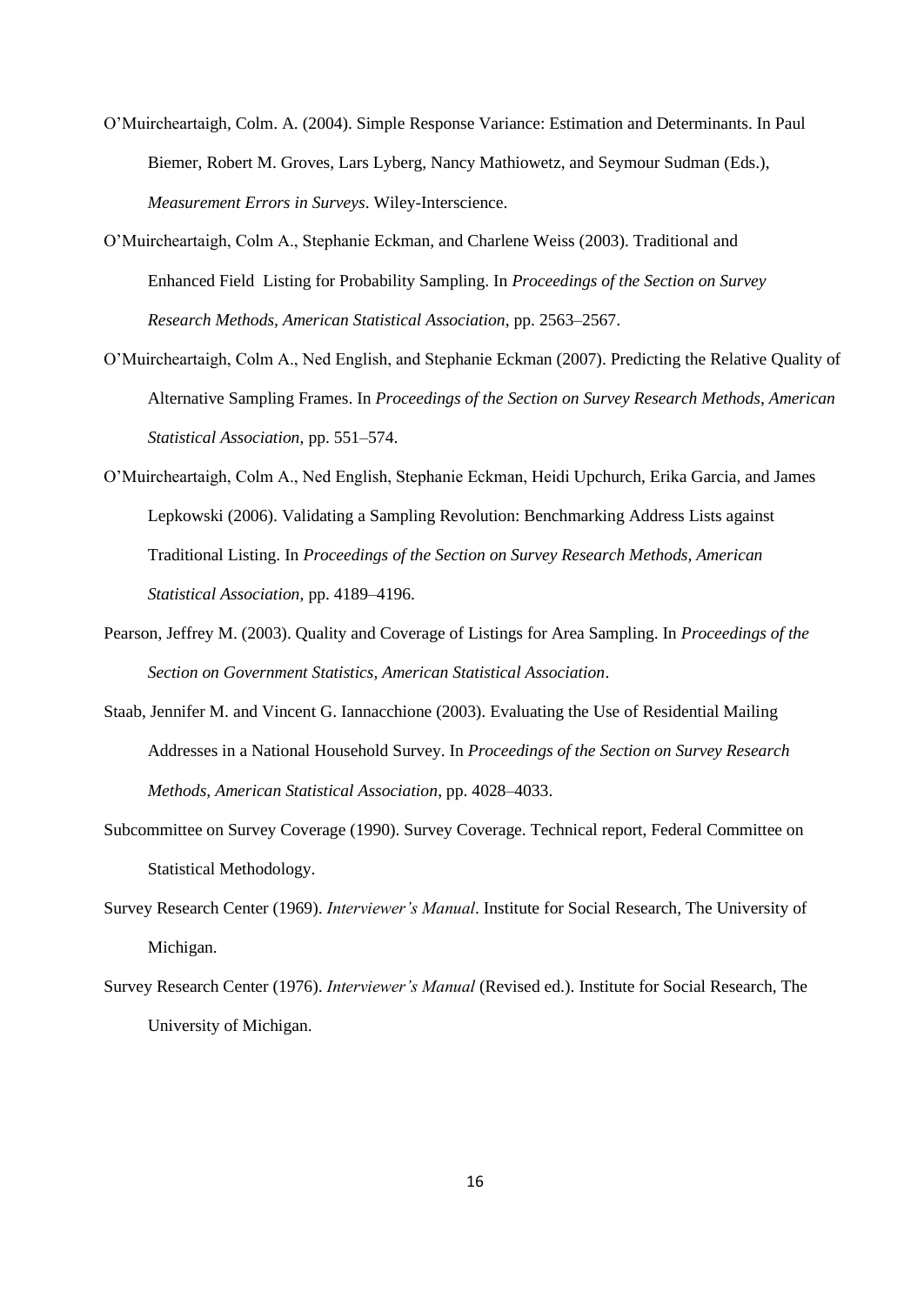- Thompson, Gavin and Claude Turmelle (2004). Classification of Address Register Coverage Rates: A Field Study. In *Proceedings of the Section on Survey Research Methods, American Statistical Association*, pp. 4477–4484.
- Turmelle, Claude, Jean-Francois Rodrigue, and Gavin Thompson (2005). Using the Canadian Address Register in the Labour Force Survey Implementation, Results and Lessons Learned. In *Proceedings of the Conference of the Federal Committee on Statistical Methodology*.
- U.S. Census Bureau (2006). Technical Paper 66: Design and Methodology, Current Population Survey. Technical report.
- Wright, Tommy and How J. Tsao (1983). A Frame on Frames: An Annotated Bibliography. In Tommy Wright (Ed.), *Statistical Methods and the Improvement of Data Quality*. Academic Press.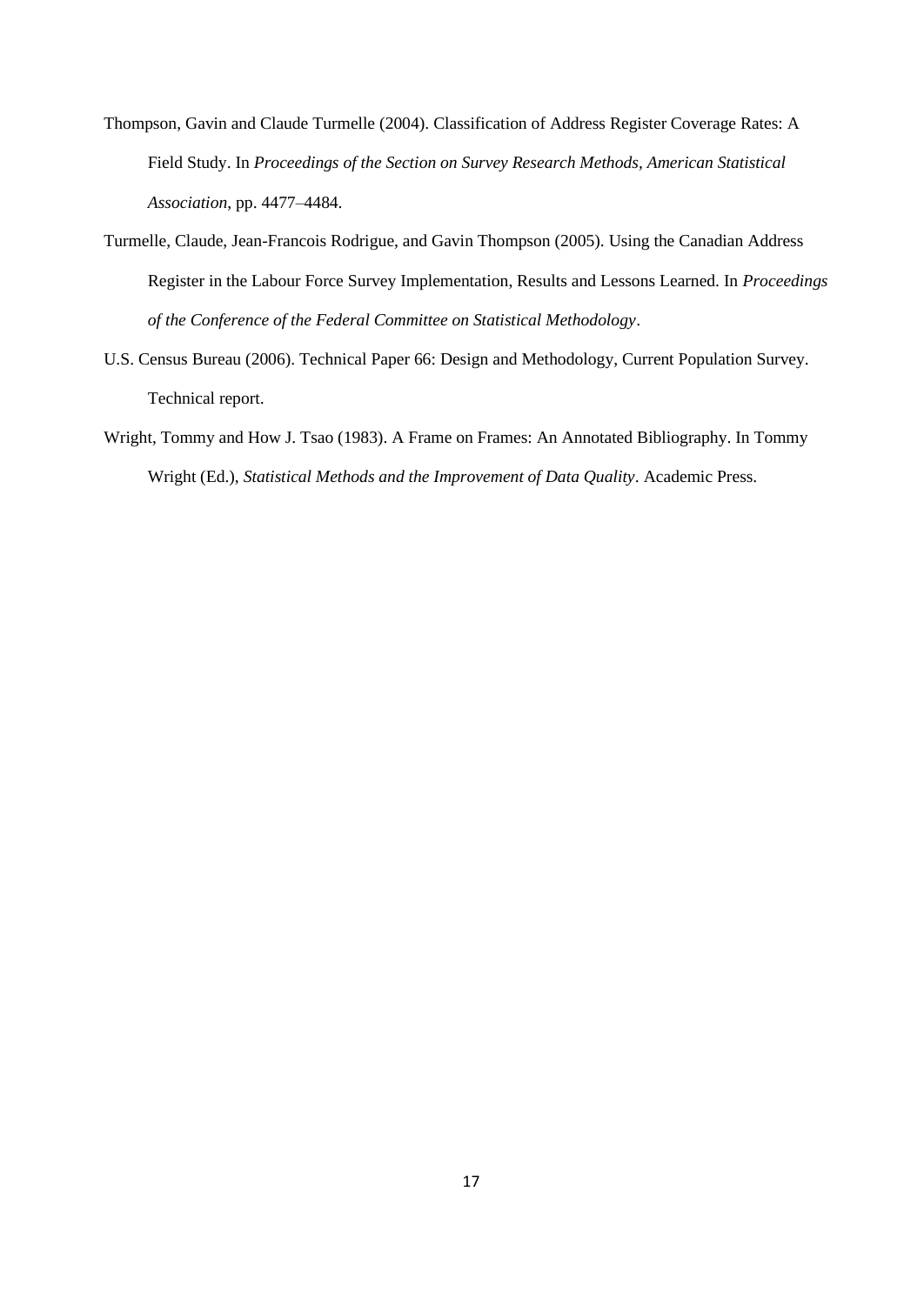

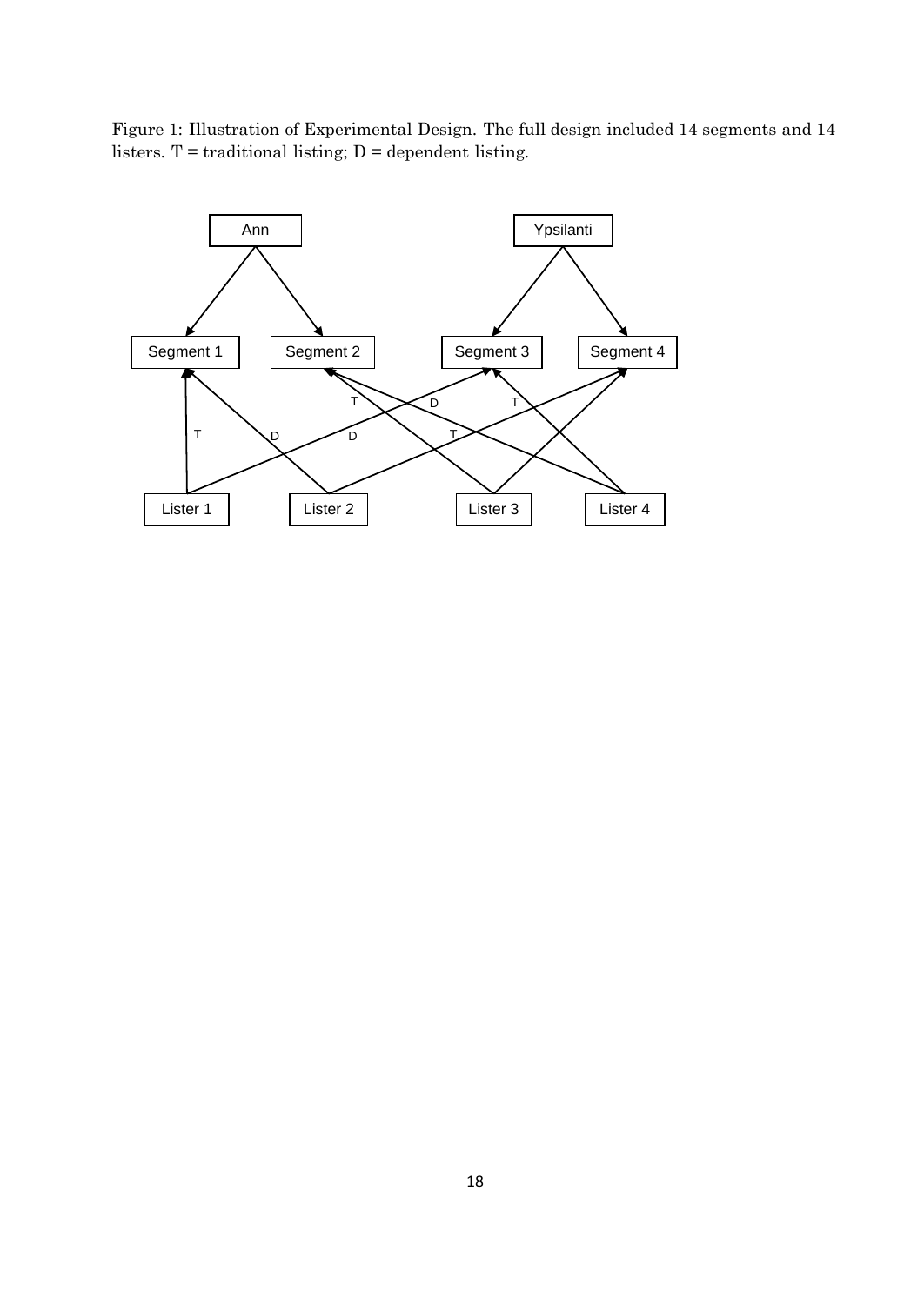|                             | Total | Ann Arbor | Ypsilanti |
|-----------------------------|-------|-----------|-----------|
| <b>Before Manipulation</b>  | 790   | 482       | 308       |
| Deleted                     | 58    | 26        | 32        |
| Unmanipulated               | 732   | 456       | 276       |
| Added                       | 24    | 13        | 11        |
| After Manipulation          | 756   | 469       | 287       |
| Listing Counts              |       |           |           |
| <b>Traditional Listings</b> | 754   | 511       | 243       |
| Dependent Listings          | 738   | 486       | 252       |

Table 1: Housing Units Counts, Before Manipulation, After Manipulation and After Listing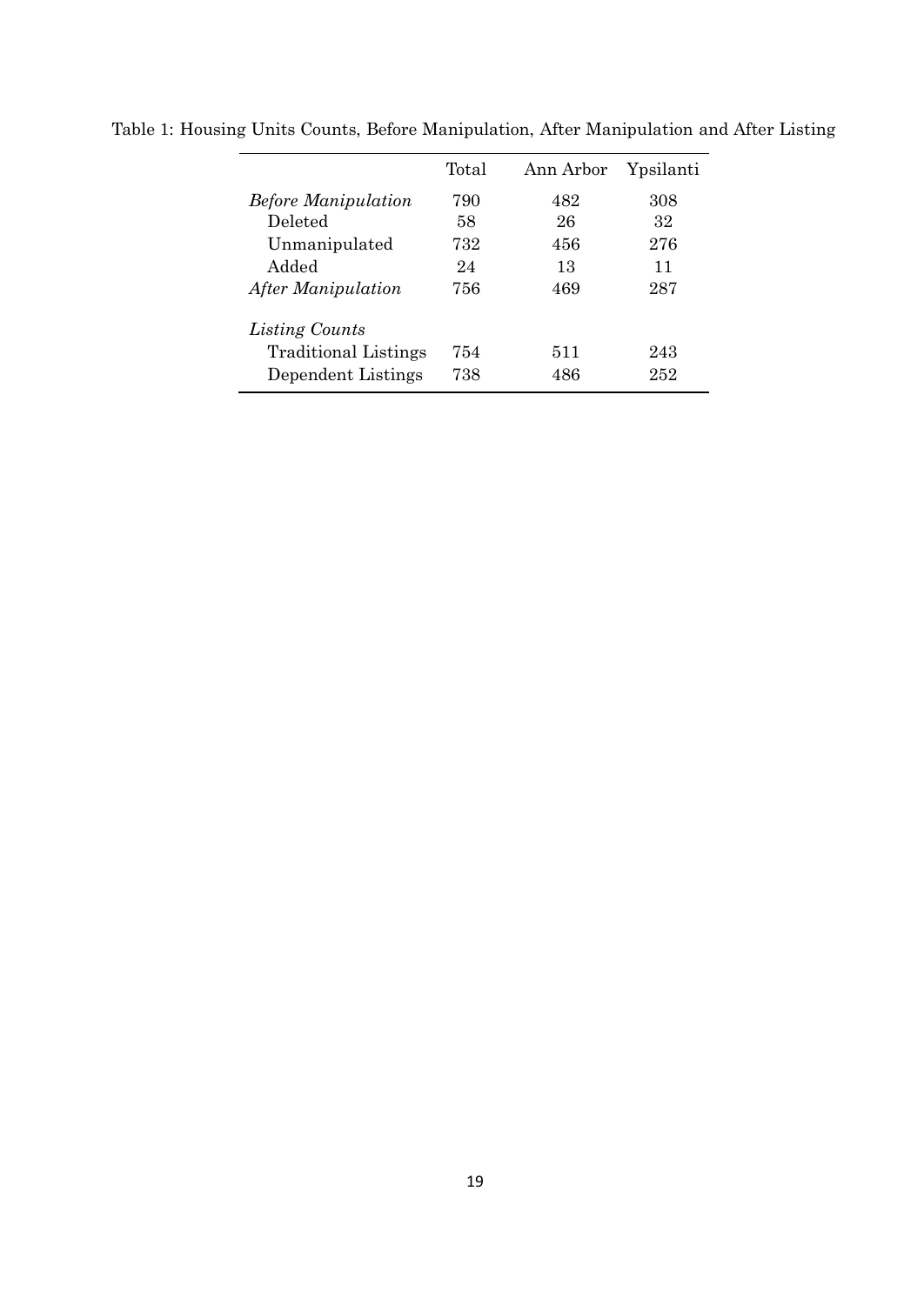|               |                          | Housing<br>Units | Traditional<br>Listings | Dependent<br>Listings | $D$ in $D$<br>Estimate |
|---------------|--------------------------|------------------|-------------------------|-----------------------|------------------------|
| Overall       | Unmanipulated<br>Deleted | 732<br>58        | 88.1%<br>93.1%          | 89.5%<br>81.0%        | $-13.4\%$              |
| Single family | Unmanipulated<br>Deleted | 491<br>44        | 85.5%<br>95.5%          | 85.5%<br>81.8%        | $-13.6\%$              |
| Multi-unit    | Unmanipulated<br>Deleted | 241<br>14        | 93.4%<br>85.7%          | 97.5%<br>78.6%        | $-11.3%$               |

Table 2: Failure-to-Add Error: Listing Rates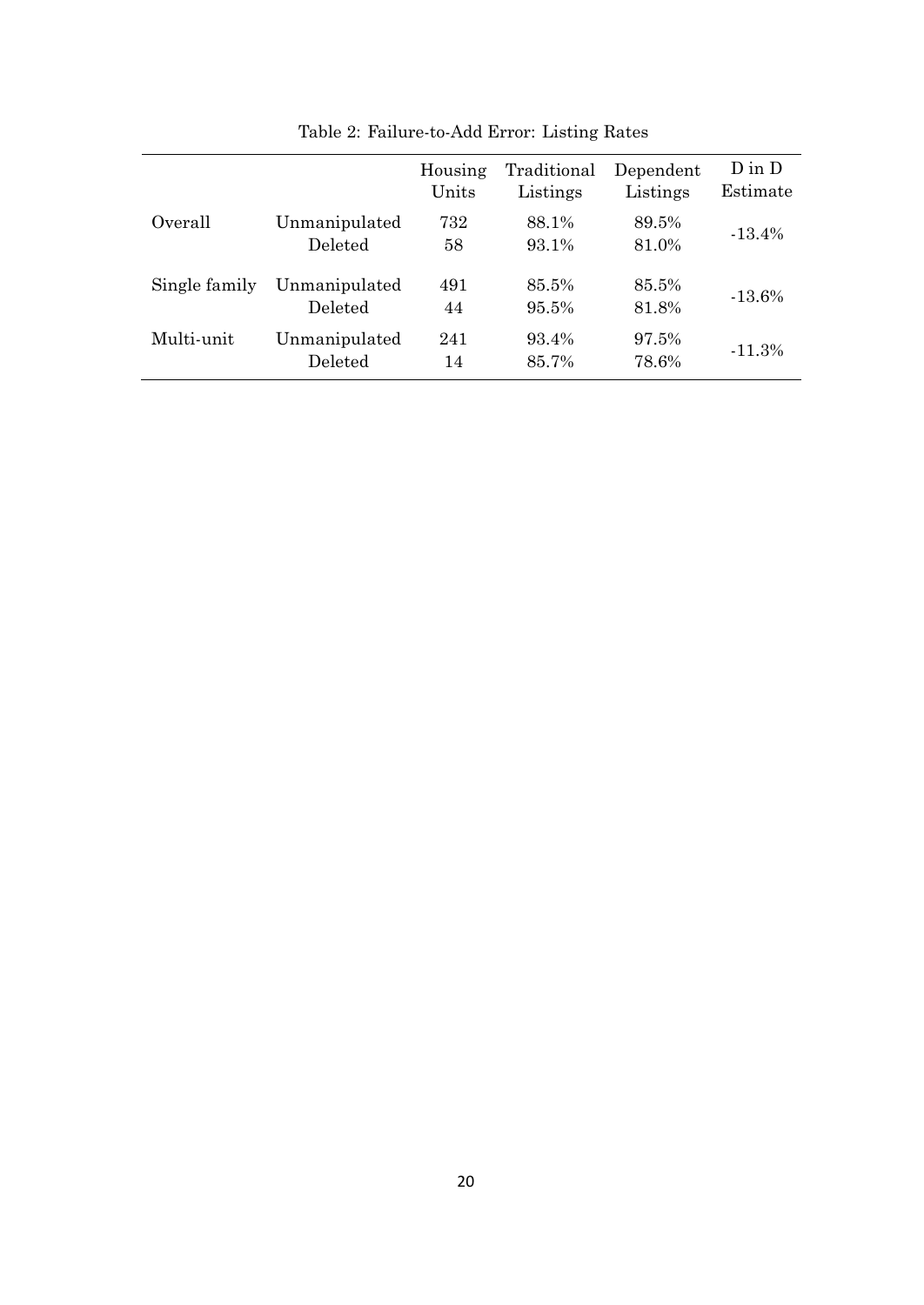|               |                        | Housing<br>Units | Traditional<br>Listings | Dependent<br>Listings | $D$ in $D$<br>Estimate |
|---------------|------------------------|------------------|-------------------------|-----------------------|------------------------|
| Overall       | Unmanipulated<br>Added | 639<br>24        | 86.7%<br>4.2%           | 88.3%<br>16.7%        | 10.9%                  |
| Single family | Unmanipulated<br>Added | 407<br>12        | 82.8%<br>$0\%$          | 82.8%<br>$0\%$        | $0\%$                  |
| Multi family  | Unmanipulated<br>Added | 232<br>12        | 93.5%<br>8.3%           | 97.8%<br>33.3%        | 20.7%                  |

Table 3: Failure-to-Delete Error: Listing Rates